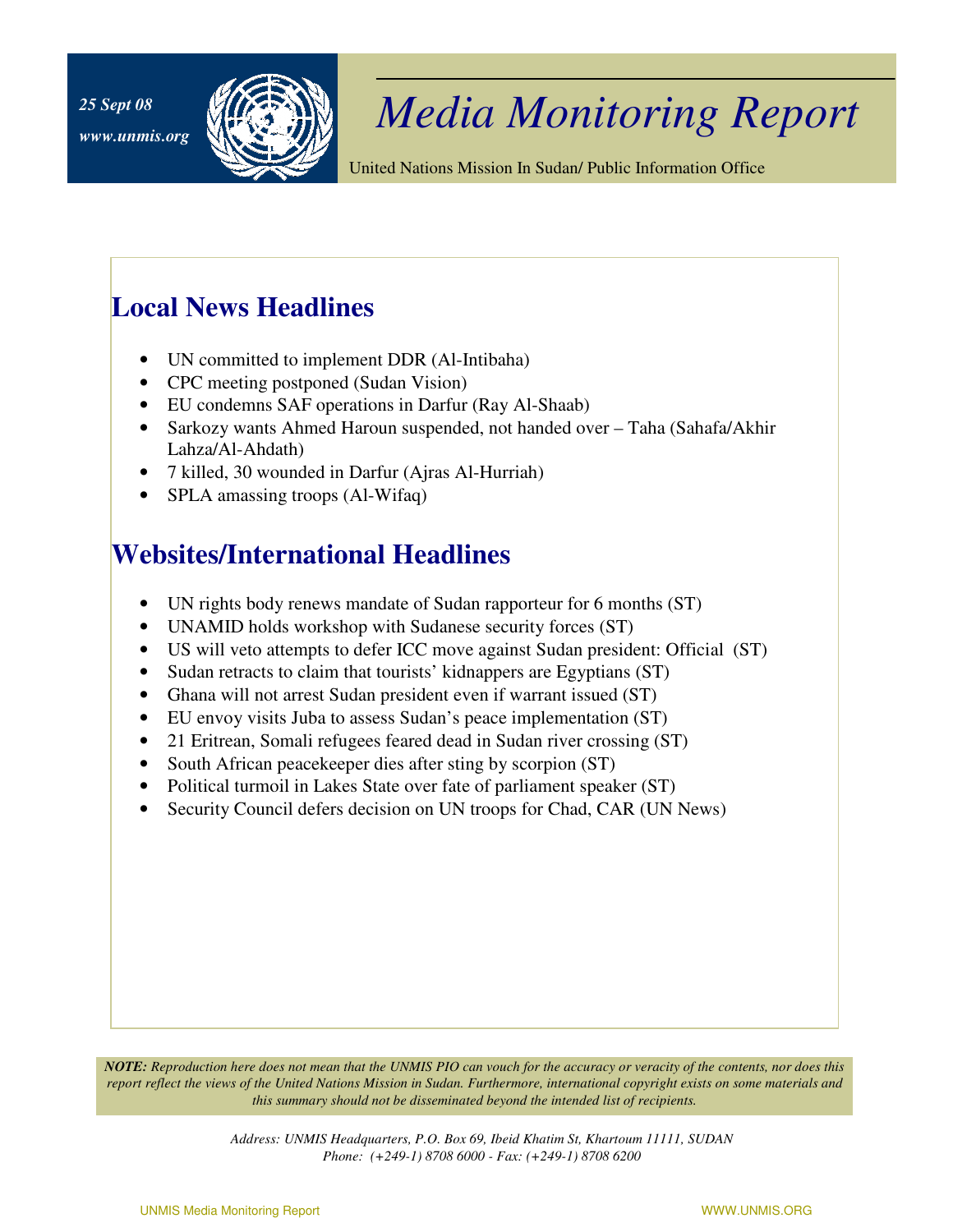# **Highlights**

## **Local Arabic and English language press**

#### *UN committed to implement DDR*

**Al-Intibaha** repots UN has reaffirmed its commitment to implement DDR in the Blue Nile State where armed groups will be gathered, disarmed and reintegrated. It commended the cooperation of the State Government and its keenness to make the project a model for the Blue Nile and Abyei area.

That was discussed at a meeting recently between the Blue Nile State's governor Ahmed Karamano and DDR delegation led by the country director Adrian Fowler in presence of Commissioner of Gissan.

#### *Ceasefire Commission Meeting postponed until after Eid*

**Sudan Vision** reports CPC met yesterday, Presidency's State Minister Idris Muhammad Abdal-Qadir, SRSG Ashraf Qazi and representatives of the GoNU and GoSS attended.

The meeting put off consideration of report of the CJMC pending completion. CPC will resume after Eid holidays.

#### *EU condemns SAF operations in Darfur*

**Ray Al-Shaab** reports EU on Tuesday condemned Sudanese use of white-painted planes in Darfur and has called for immediate cessation of these operations.

 SMC reports Government criticized the EU statement yesterday as biased. Khartoum said the operations were intended to secure humanitarian assistance to needy population in the region and to target outlaws and bandits.

#### S*arkozy wants Ahmed Haroun suspended, not handed over – Taha*

**Al-Sahafa** reports Sudan delegation to UNGA, led by VP Taha, is lobbying to block issuance of arrest warrant for President Bashir. According to Taha, French President Sarkozy as a condition for deferring the ICC indictment process is now asking for suspension of Ahmed Haroun rather instead of handing him over.

**Akhir Lahza** reports Taha will address UNGA today, and that the Sudan government expects UN support for its efforts to halt ICC indictment of Sudanese officials.

**Al-Ahdath** reports US has promised to fund transportation of UNAMID troops from Egypt, Ethiopia and Rwanda as well as to put pressure on Darfur armed movements to come to the negotiation table.

#### *7 killed, 30 wounded in Darfur*

**Ajras Al-Hurria** reports seven persons were killed and three others injured yesterday in the area of Diso, 30 Km southeast Buram Locality, South Darfur.

A source told the paper that an unidentified armed group stole 200 cattle and that five of a group of residents who were chasing the robbers were killed. Two of the raiders died and three

**Page 2 of 6**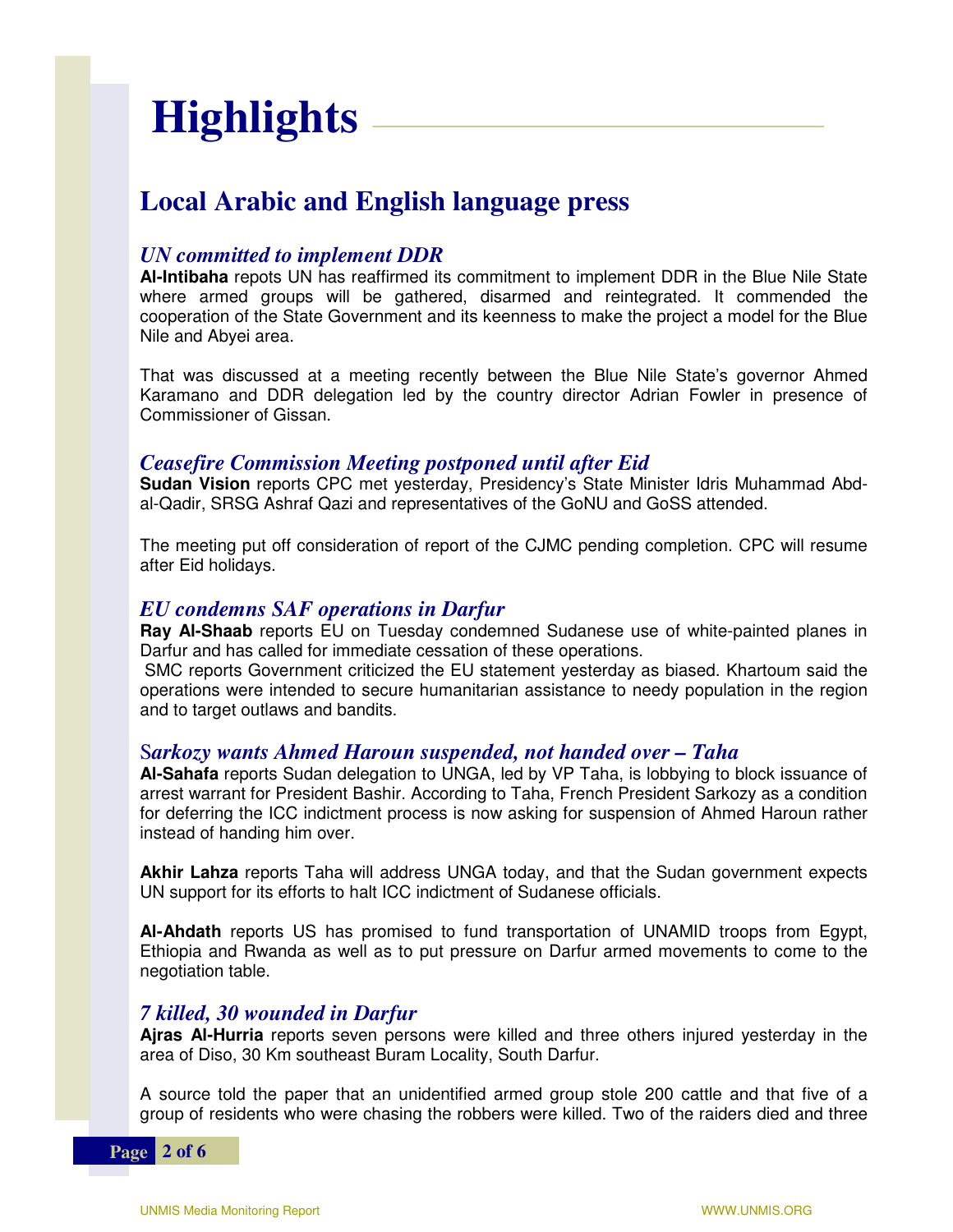were wounded.

#### *SPLA amassing troops*

**Al-Wifaq** reports SPLA mobilized two armoured companies in Gana and Renk area this month, backed by artillery and anti-aircraft guns. SPLA also engaged in an activity in Wau and in areas under the control of SLM-Abdul Wahid Nur. These movements coincided with statements attributed to SPLM to the effect that South Sudan's border in this area lies north of Kenana, Debat Al-Fakhar and Renk.

### **Websites/International News Coverage**

#### *UN rights body renews mandate of Sudan rapporteur for 6 months (ST)*

September 24 2008 (GENEVA) — The United Nations Human Rights Council has renewed the mandate of its Special Rapporteur Sima Samar on the situation of human rights in Sudan for six months.

The six-month renewal stems from a compromise sponsored by the AU and EU groups.

Council's President, Martin Ihoeghian Uhomoibi, welcomed the consensus decision as "a very important message from the international community of their understanding of the situation in that country."

"The idea is not to be punitive. The idea is to encourage. It is meant to do what is needed in the interest of human rights and the rights of all citizens." Uhomoibi said.

#### *UNAMID holds workshop with Sudanese security forces (ST)*

September 24, 2008 (ELFASHER) —UNAMID reported on Tuesday that it conducted a training workshop on security coordination for senior-and medium-level officers from the GoS Police, National Security and Military Intelligence forces.

The one-day workshop at police headquarters in El Fasher sought to inform the officers on the mission's mandate, the Status of Forces Agreement, the host government's responsibilities and the workings of the UN's security management system.

UNAMID Principal Deputy Joint Special Representative Henry Anyidoho noted that primary responsibility for the security and protection of UN staff members and property rests with Sudan, the host government.

North Darfur police chief, General Ahmad Atta Al Manan Osman, welcomed the UNAMID initiative. He also spoke about traffic accidents involving UNAMID staff. He urged the mission to find a way to compensate those affected and suggested that insurance companies contracted by UNAMID open offices in Darfur.

IDP representatives from Abu Shouk and El-Salam camps in North Darfur met with PDJSR Anyidoho on Sunday to complain about insecurity for residents of the camps.

#### *US will veto attempts to defer ICC move against Sudan president (ST)*

September 24, 2008 (WASHINGTON) — The United States will veto any Security Council resolution that defers the ICC indictment of Sudanese President Al-Bashir and other officials, a

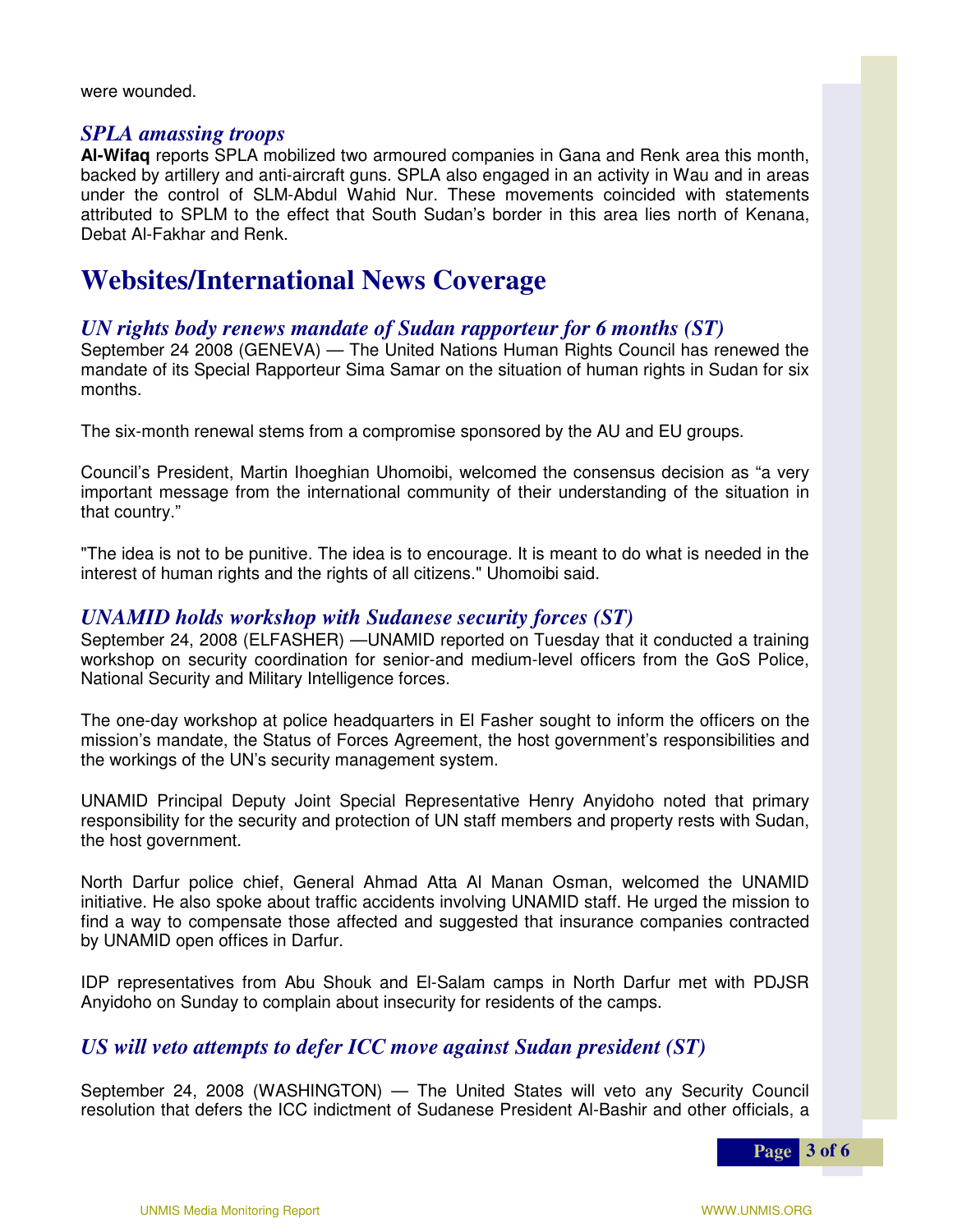senior U.S. official said today.

 "If asked—if forced to vote today—the United States, even if it was 191 countries against one, would veto an Article 16 [resolution]," Ambassador Richard Williamson, the U.S. special envoy to Sudan said at a hearing of the US Commission on International Religious Freedom.

Williamson stopped short of saying that the U.S. would never support suspension of the ICC's Darfur cases. Instead he listed conditions that should be met before such a move would be tolerable, including "progress on the ground" to alleviate humanitarian suffering and "sustainable security on the ground in Darfur and South Sudan."

"We have not seen a response by the officials in Sudan to approach the sort of meaningful steps in those areas that are noteworthy," said Williamson.

#### *Sudan retracts to claim that tourists' kidnappers are Egyptians (ST)*

September 24, 2008 (KHARTOUM) – The Sudanese government reversed its earlier claim on the identity of the individuals who kidnapped 11 Europeans tourists near the borders.

Yesterday Ali Youssef head of protocol division at the Sudanese Foreign ministry told Sudan official News Agency (SUNA) that "all the kidnappers are Egyptians".

However, today the Sudanese official said that the nationalities of the kidnappers "remain unknown".

Egypt on the other hand insists that kidnappers consist of 3 Sudanese and a Chadian national.

Meanwhile Sudanese forces have closed on the area where the tourists and the Egyptian are being taken hostages.

Sudanese officials emphasized that there is no intention of engaging with the kidnappers "to preserve the lives of the hostages".

The daily Al-Hayat newspaper quoting unidentified sources as saying that the German government has initiated contact with the kidnappers who reportedly asked for \$15 million as ransom.

#### *Ghana will not arrest Sudan president even if warrant issued (ST)*

September 24, 2008 (ACCRA) – Ghana has no intention of arresting President Al-Bashir even if the judges of the ICC issue an arrest warrant for him, an unidentified Ghanaian official said today.

Al-Bashir flies to Accra next week to participate in the Sixth Summit of the African, Caribbean and Pacific Group of States (ACP Group).

Ghana is a member of the ICC making it legally bound to apprehend Al-Bashir if the Judges endorse the charges brought forward by the prosecutor.

**Page** 4 of 6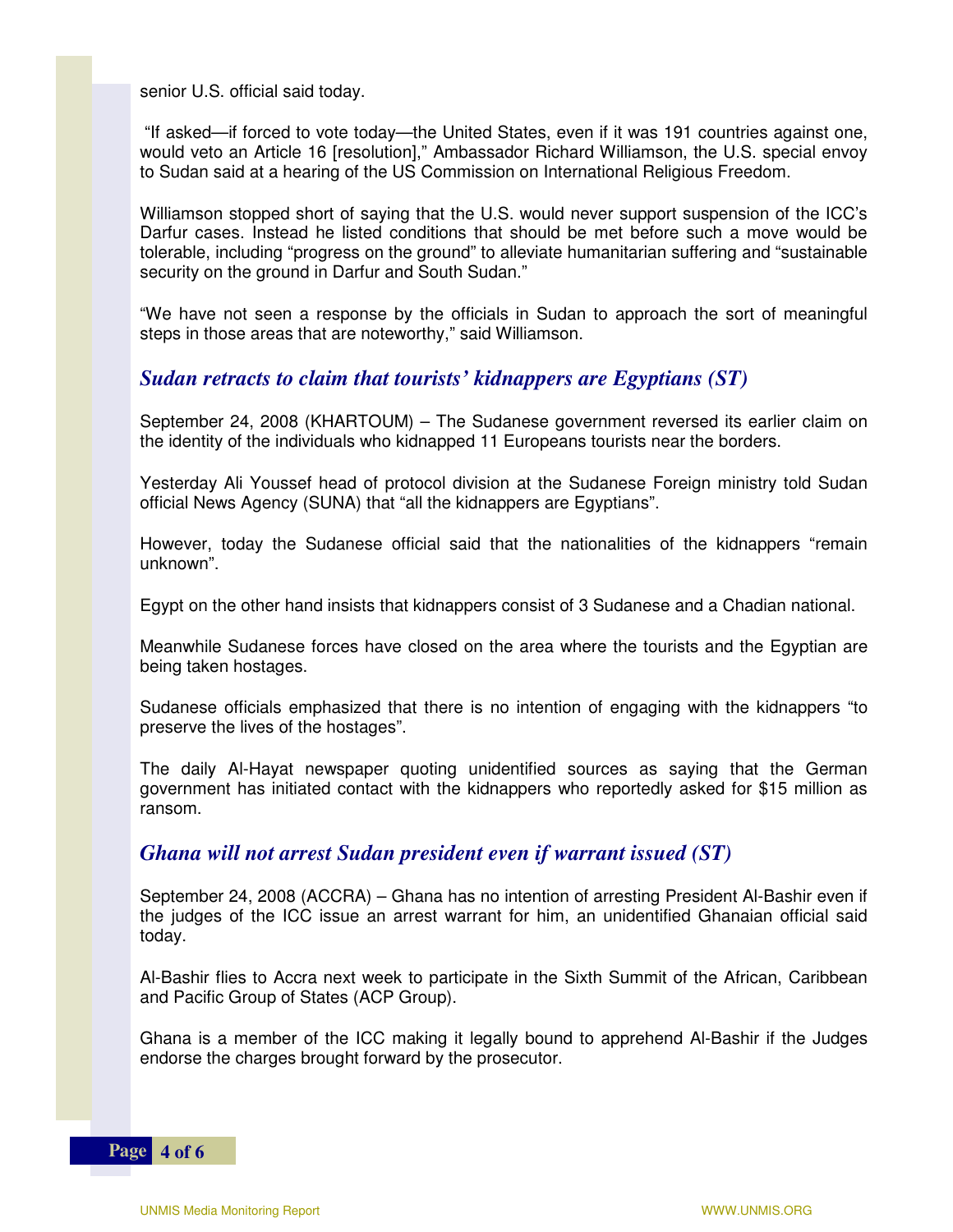#### *EU envoy visits Juba to assess Sudan's peace implementation (ST)*

September 24, 2008 (JUBA) – A high level EU delegation led by the EU Special Representative for Sudan visited Juba on Wednesday for an update on progress achieved and difficulties still faced in the implementation of the CPA.

The visiting delegation was briefed by the GOSS VP, Riek Machar, co-chair of the Joint Political Executive Committee on CPA implementation.

Machar indicated issues to be resolved in the next Khartoum meeting would include repeal of security and media laws that are not compatible with the CPA and policies on Central Bank of Sudan, Civil Aviation, River Transport, Social Security Fund, Pension Fund and the way forward in the Darfur peace process, among others.

On the issue of Central Bank, the SPLM Deputy Chairperson said: "Instruments used for measuring Islamic economy are different from instruments for measuring conventional economy," Machar explained, referring to monetary policies and interest rates.

He said the nominated head of the Electoral Commission would be confirmed in mid-October by the National Assembly in Khartoum with its appointment by the President of the Republic to follow. The Commission would kick off its "complex" work from there.

He allowed that this might delay elections, pointing out that the Commission would have to organize and establish branches throughout the country. In addition, there was need for voter education, particularly in the South where elections would be more complex with 12 votes required per a voter.

There was a need for consultations with various political parties in the country, mainly between the SPLM and NCP, in order to agree on the date for elections, he said.

The EU delegation will remain in Juba for five days.

#### *21 Eritrean, Somali refugees feared dead in Sudan River crossing (ST)*

September 24, 2008 (KHARTOUM) — UNHCR says 21 refugees are feared dead after their overloaded boat capsized while attempting to cross a river and enter eastern Sudan.

The refugees were part of a larger group that tried at 01:30 local time to cross the Atbara River – which is near the Shagarab refugee camp in eastern Sudan – in four boats. One of the four boats, which are meant to carry a maximum of 15 people, was packed with 26 and capsized. The bodies have yet to be recovered.

Local administration and security officials, along with UNHCR and its Sudanese government counterpart, COR, rushed to the scene.

One male survivor said he and several others were offered the trip across the river and onward<br>to Khartaum by read far a fac of about US \$100 seek. Two avenanted emugglere, also refugees to Khartoum by road for a fee of about US \$100 each. Two suspected smugglers, also refugees, are now in police custody.

According to UNHCR the boat crossing was meant to bypass road blocks outside the camp.

**Page 5 of 6**